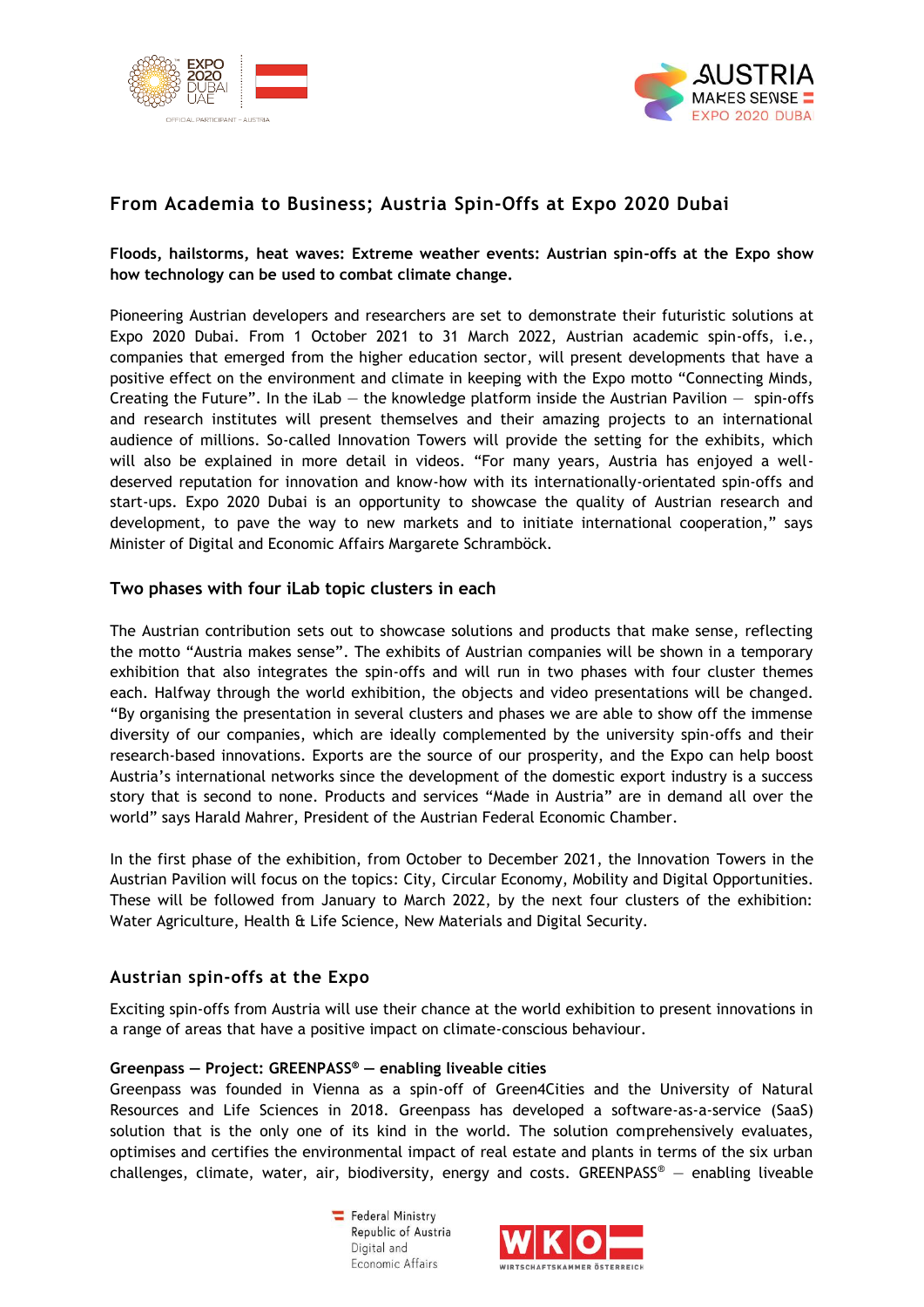cities is thus the first SaaS planning, optimisation and certification tool for climate-resilient urban planning and architecture that can be used around the world.

# **IMC FH Krems — Project: Recycling Rare-Earth Elements — REEgain**

With more than 140 partner universities, over 1,000 partner companies worldwide and more than 3,000 students from over 50 countries, IMC FH Krems is one of the most international, practiceorientated and best connected universities of applied sciences in Austria. The aim of the international REEgain project at the Department of Life Sciences is to recycle rare-earth metals such as scandium and yttrium without harming the environment using bacteria and algae from electronic waste. REEgain provides companies with a new method to not only dispose of metal residues sustainably, but also to recover and resell or reprocess them.

# **Holzcluster Steiermark — Project: WoodC.A.R., Development of a Wood-Based Side-Impact Bar for Cars**

Holzcluster Steiermark serves as an interface between R&D, the public sector and the private sector. With over 150 partners, the cluster focuses on networking across industries and on knowledge transfer to promote forward-looking innovation. The WoodC.A.R. research initiative lays the foundation for innovative, wood-based products. Twenty partners from science and industry are jointly pursuing the goal of making it possible to simulate and predict how wood will behave in different applications with a view to opening up new areas of application, including in the automotive industry. When used correctly, wood-based materials are lightweight, high-performance materials that represent a valuable addition to the mobility sector of the future.

# **AIT Austrian Institute of Technology — Project: CIL City Intelligence Lab**

The AIT, with its main locations in Vienna, Seibersdorf, Wiener Neustadt and Ranshofen, is an independent, urban know-how development partner that develops innovative solutions for city management and planning. The AIT is using the Expo to present its City Intelligence Lab (CIL), an interactive platform for researching new forms and technologies for urban planning practices of the future. State-of-the-art digital technology and innovative approaches are combined with big data and artificial intelligence (AI)-driven urban planning tools. Using augmented reality tools, real-time processes and their products can be experienced in 3D on an interactive platform. The CIL makes it possible to bring together the ideas of developers, investors and urban planners more quickly and cost-effectively and to ensure urban sustainability.

### **MOSTLY AI Solutions — Project: Mostly GENERATE — Solution for Synthetic Data**

Mostly AI is a high-tech start-up that has developed game-changing AI technology to anonymise big data. Mostly AI's solutions enable organisations worldwide and across industries to safely share bigdata assets both internally and externally while fully protecting the privacy of their customers. Mostly AI solves one of the biggest challenges facing organisations today: balancing their need for AI and big data innovations with privacy protection.

### **Incremental3D — Project: myPot**

Founded in 2017, the University of Innsbruck spin-off specialises in designing and taking products from the prototype stage to series production. In cooperation with the building materials producer Baumit, three architects from the University of Innsbruck have developed a 3D printing technology for concrete in several years of research work. Today, they can produce concrete objects with almost any shape, colour and surface very quickly and cheaply. myPot demonstrates the potential that 3D concrete printing can have in product design and production development. The 3D printed concrete planters are custom made and do not require any mold making. The flexibility and logistics of the system are equally interesting. From design to

> Federal Ministry Republic of Austria Digital and Economic Affairs